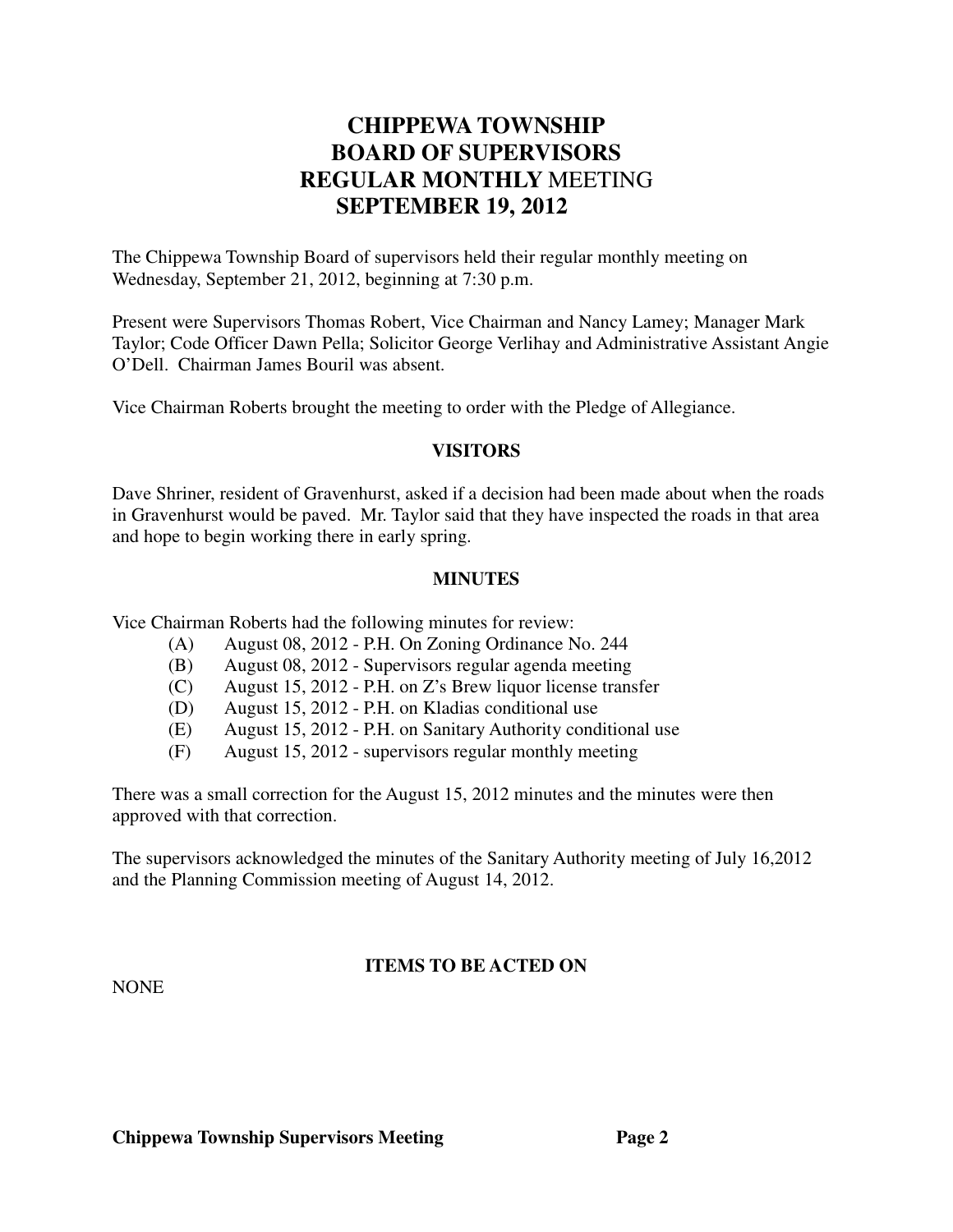#### **REPORTS**

Chairman Roberts had the following reports for review: Financial Real Estate Police **Zoning** Road Code Officer Wage Tax  $&$  OPT Fire (None)

#### **MANAGER'S REPORT**

Manager Taylor had the following items for discussion or action:

- 1. MS4 Municipalities were required to submit a new permit application for renewal of MS4 storm water discharge permits to DEP. All documents concerning our permit application have now been submitted. Before March, our Land Development and Storm Water ordinance will need to be revised to comply with new DEP regulations.
- 2. Amendment to Fee Schedule In our newly adopted ordinance placing restrictions on the oil and gas industry, a well site is now listed as a permitted use rather than a conditional use. Our ordinance requires an application for permits to the township signed off by Manager Taylor. Since Mr. Taylor will be reviewing these extensive plans and applications, an application fee needs to be established by the board. Mr. Taylor is recommending setting \$250 as the fee.

**\*MS. LAMEY MOVED TO ESTABLISH** a \$250 application fee for gas and oil well sites. The motion was seconded by Mr. Roberts and carried.

- 3. Shade Sails Manager Taylor is looking into getting a shade sail to cover the playground behind the municipal building during the hot summer months. There is no shade anywhere over the play area, swings and picnic tables and the equipment gets very hot during the afternoon sun. He had some pictures of shade sails currently in use. They are like a mesh material so that the air gets through but not the heat. The sails are easily removed during the winter months. This is something we can consider for spring.
- 4. Act 32 EIT/LST Resolutions With the disssolution of Central Tax and the appointment of Berkheiner to take over the business, the township needs to pass two resolutions for this change.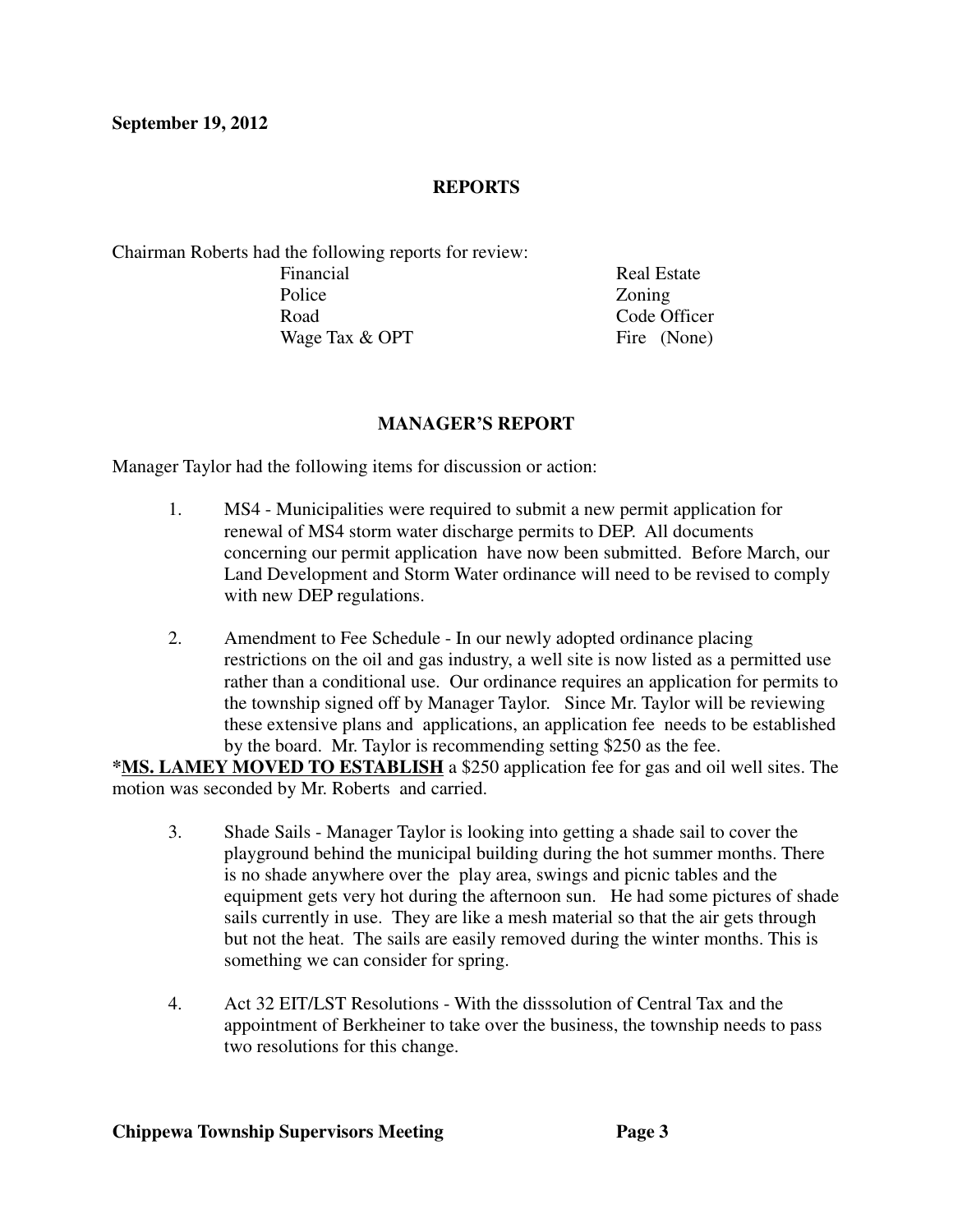### **RESOLUTION NO. 2012 - 11 - A RESOLUTION OF THE GOVERNING BOARD OF CHIPPWA TOWNSHIP, BEAVER COUNTY, PENNSYLVANIA, AUTHORIZING AND EMPOWERING ITS LOCAL TAX COLLECTOR, BERHEIMER, TO IMPOSE AND RETAIN COSTS OF COLLECTION ON DELINQUENT TAXES.**

**\*MS. LAMEY MOVED TO ADOPT** Resolution No. 2012 - 11. The motion was seconded by Mr. Roberts and carried.

### **RESOLUTION NO. 2012 - 12 - A RESOLUTION OF THE GOVERNING BOARD OF CHIPPEWA TOWNSHIP, BEAVER COUNTY, PENNSYLVANIA, AUTHORIZING, EMPOWERING AND DIRECTING THE PROPER OFFICERS OF THE GOVERNING BOARD TO APPOINT A LIAISON BETWEEN IT AND BERKHEIMER, THE DULY APPOINTED COLLECTOR OF LOCAL TAXES FOR THE DISTRICT, FOR THE EXPRESS PURPOSE OF SHARING CONFIDENTIAL TAX INFORMATION WITH THE DISTRICT FOR OFFICIAL PURPOSES.**

**\*MS. LAMEY MOVED TO ADOPT** Resolution no. 2012 - 12. The motion was seconded by Mr. Roberts and carried.

Under this resolution, Financial Director Beth Popik has been named the authorized representative and liaison to Berkheimer.

- 5. Roberts/Campbell Property Farm Manager Taylor reported that Chesapeake will be putting a gas well at this location on Orchard Lawn Drive. Mr. Taylor met with them and they presented a schedule of what they will be doing. No application has been submitted yet.
- 6. Planning Committee Re-appointments Manager Taylor noted that the township needs to reappoint Tom Marsilio and Mike Arbogast to the Planning Commission. Their terms will run until August 25, 2016 and both said they are willing to be reappointed.

**\*MS. LAMEY MOVED TO REAPPOINT** Tom Marsilio and Mike Arbogast to the Chippewa Township Planning Commission. The motion was seconded by Mr. Roberts and carried.

7. Ordinance for UCC appeals board - The Beaver County Regional Council of Governments - authorized the formation of a regional appeals board to address petitions relative to the interpretation of the Pennsylvania Construction Codes Act, also known as the Uniform Construction Code. This will be done through an ordinance which will be advertised by one ad from all the participating communities. This ordinance for Chippewa will be presented at next month's meeting.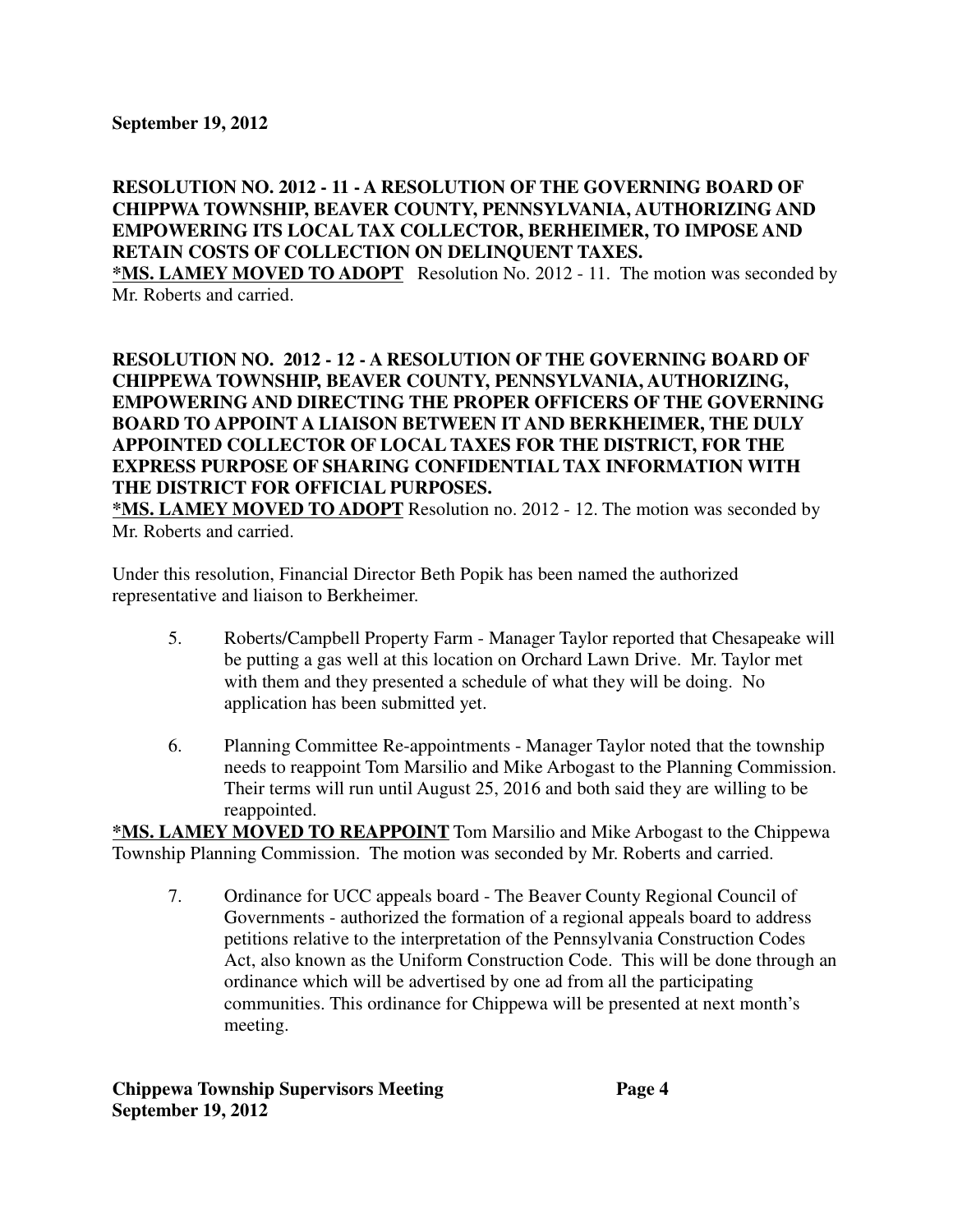8. Chippewa Enterprise Zone - Manager Taylor said that we agreed at our August meeting to have Chippewa become a Chippewa Enterprise Zone. Bob Rice of the Department of Economic Development contacted Mr. Taylor and said we would have to adopt a rsolution for the county to apply for this designation.

**RESOLUTION NO. 2012 - 13 - A RESOLUTION OF THE GOVERNING BOARD OF CHIPPEWA TOWNSHIP, BEAVER COUNTY, PENNSYLVANIAN, AUTHORIZING THE ESTABLISHMENT OF THE CHIPPEWA ENTERPRISE ZONE TO PROMOTE JOB GROWTH AND TO HELP TAKE ADVANTAGE OF BUSINESS EXPANSION OPPORTUNITIES WHEN THEY ARISE.**

**\*MS. LAMEY MOVED TO ADOPT RESOLUTION NO. 2012 -13.** The motion was seconded by Mr. Roberts and carried.

9. The following three additional resolutions will be needed in the move over from Central Tax to Berkheimer. They are:

**RESOLUTION NO. 2012 - 14 - A RESOLUTION OF THE GOVERNING BOARD OF SUPERVISORS OF CHIPPEWA TOWNSHIP, BEAVER COUNTY, PENNSYLVANIA, AUTHORIZING, EMPOWERING AND DIRECTING THE PROPER OFFICERS OF THE GOVERNING BOARD TO EXECUTE AN AGREEMENT WITH BERKHEIMER WHEREUNDER BERKHEIMER IS RETAINED AS THE EXCLUSIVE TAX COLLECTOR FOR THE COLLECTION OF DELINQUENRT EARNED INCOME TAXES FOR THE TERM HEREIN DEFINED, TOGETHER WITH SUCH EXTENSIONS AS MAY BE AGREED UPON, SAID TAX ENACTMENT HAVING BEEN ADOPTED UNDER AND PURSUANT TO THE AUTHORITY OF THE PENNSYLVANIAN LOCAL TAX ENABLING ACT.** This resolution is for the collection of the current Local Service Tax.

\***MS. LAMEY MOVED TO ADOPT RESOLUTION NO. 2012 - 14** The motion was seconded by Mr. Roberts and carried.

**RESOLUTION NO. 2012 - 15 - A RESOLUTION OF THE GOVERNING BOARD OF SUPERVISORS OF CHIPPEWA TOWNSHIP, BEAVER COUNTY, PENNSYLVANIA, AUTHORIZING, EMPOWERING AND DIRECTING THE PROPER OFFICERS OF THE GOVERNING BOARD TO EXECUTE AN AGREEMENT WITH BERKHEIMER WHEREUNDER BERKHEIMER IS RETAINED AS THE EXCLUSIVE TAX COLLECTOR FOR THE COLLECTION OF DELINQUENRT EARNED INCOME TAXES FOR THE TERM HEREIN DEFINED, TOGETHER WITH SUCH EXTENSIONS AS MAY BE AGREED UPON, SAID TAX ENACTMENT HAVING BEEN ADOPTED UNDER AND PURSUANT TO THE AUTHORITY OF THE PENNSYLVANIAN LOCAL TAX ENABLING ACT.** This resolution is for the collection of the delinquent Local Service Tax.

\***MS. LAMEY MOVED TO ADOPT RESOLUTION NO. 2012 - 15** The motion was seconded by Mr. Roberts and carried.

**Chippewa Township Supervisors Meeting Page 5 September 19, 2012**